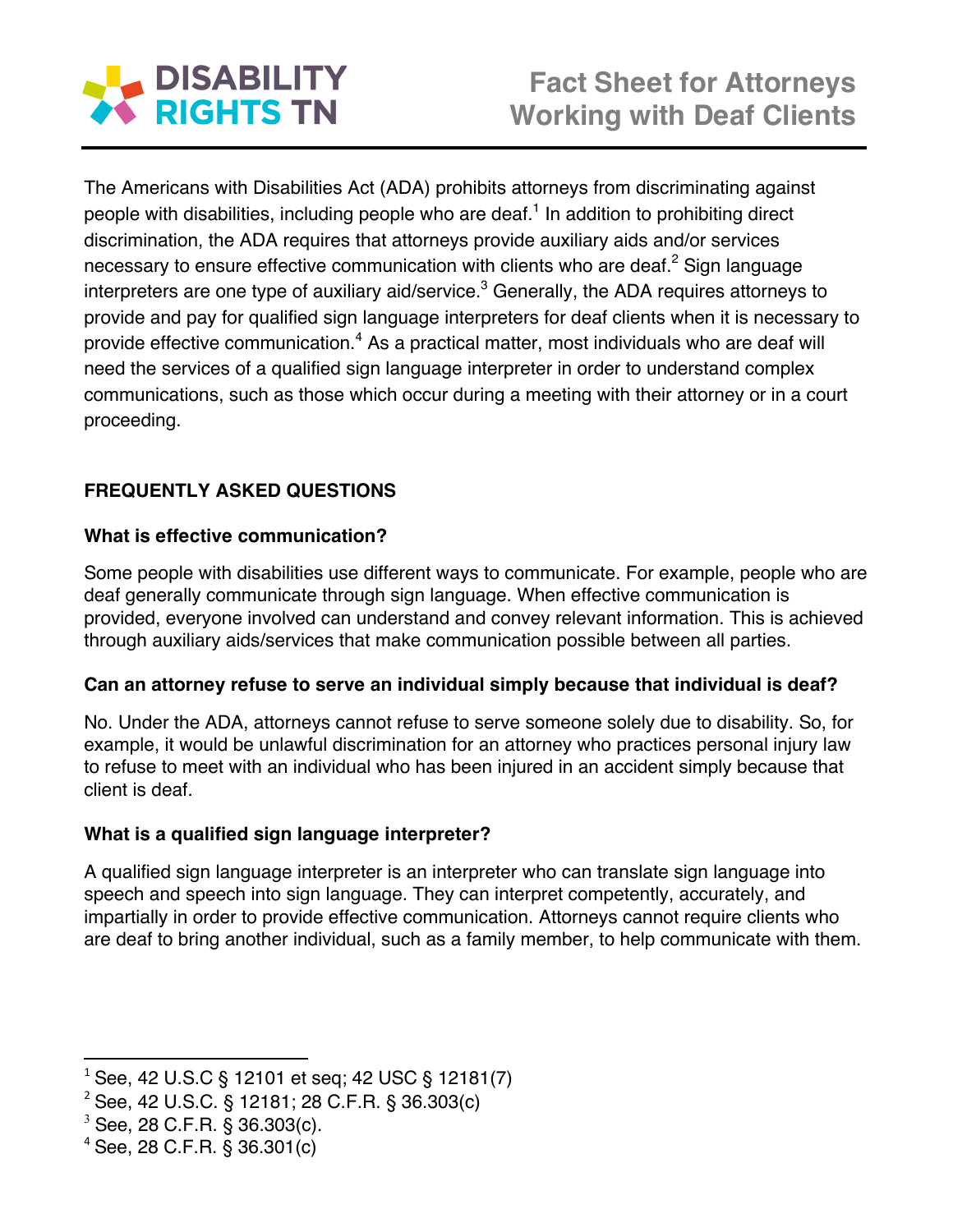#### **When is an attorney generally required to provide a sign language interpreter to a client or potential client5 who is deaf?**

When the client or potential client asks for a sign language interpreter in order to participate in a meeting with the attorney, then the attorney is required to provide an interpreter.

## **Is an attorney required to provide a sign language interpreter if the client does not ask for one?**

Generally, no. However, it may be helpful for an attorney to offer to provide a sign language interpreter or other auxiliary aid/service if he or she is having difficulty communicating with a deaf client. Keep in mind that it is to the advantage of both the attorney and the client to ensure that communication is clear.

#### **Does an attorney have to provide services to deaf individuals beyond the services provided to other individuals?**

No. Attorneys are not required to fundamentally alter the services they provide in order to serve individuals with disabilities. Therefore, an attorney who only practices bankruptcy law would not be required to meet with a deaf individual to discuss that individual's housing discrimination issue.

## **Are there any situations in which an attorney can refuse to provide a sign language interpreter to a deaf client?**

Yes. The ADA permits attorneys to offer alternate auxiliary aids/services IF those will meet the client's need. For example, some individuals who are deaf might be able to communicate by computer assisted real time translation (CART). If so, it would be OK for an attorney to offer CART as an alternative to a sign language interpreter. As a practical matter, please keep in mind that for the majority of people who were born deaf or became deaf as children, American Sign Language (ASL) is their primary first language and English is their second language. Most individuals who are deaf need the services of a qualified sign language interpreter in order to understand complex or lengthy communications.

In addition, the ADA does not require attorneys to provide auxiliary aids or services if doing so would constitute an undue financial or administrative burden or fundamentally alter the nature of their services. However, these standards are VERY difficult to meet. Determining whether providing a particular auxiliary aid or service constitutes an undue financial or administrative burden should be evaluated by looking at the overall resources of the attorney's practice. The fact that the cost of providing an auxiliary aid or service to one client may be more than the fees paid by that client to the attorney is NOT a sufficient reason for an attorney to refuse to

<u> 1989 - Jan Stein Stein, fransk politiker (d. 1989)</u>

<sup>&</sup>lt;sup>5</sup> Throughout this document, client is used to refer to both client and potential client. The ADA does not distinguish between an attorney's obligation to provide effective communication at an initial meeting to evaluate a potential case and a later meeting with a client who has signed a retainer agreement.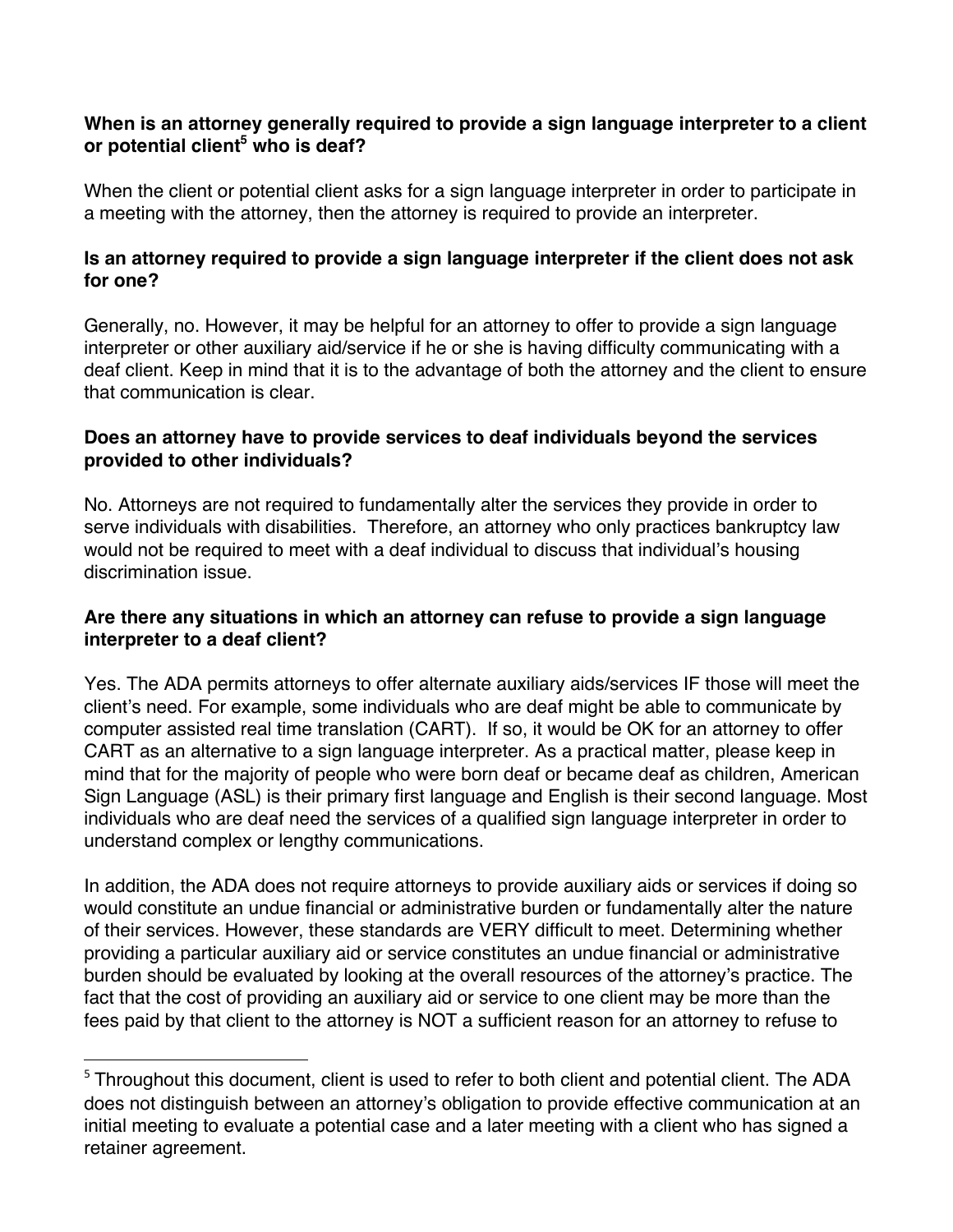provide an auxiliary aid or service. Generally, sign language interpreters and other auxiliary aids/services needed by people with disabilities will not constitute an undue financial or administrative burden or fundamentally alter the nature of the attorney's program.

## **Are there any tax incentives available to help attorneys provide sign language interpreters to deaf clients?**

Yes. Depending on the specifics of their financial situations, attorneys who spend money in order to meet the needs of people with disabilities may be eligible for a tax credit or deduction. For more information that you can discuss with your financial advisor, please see "Tax Incentives Packet on the Americans with Disabilities Act" available from the U.S. Department of Justice (DOJ) online at www.ada.gov or by calling (800) 514-0301.

## **Are there any other resources available to help attorneys provide sign language interpreters to clients with disabilities?**

Potentially, yes. There is a Tennessee law that specifically requires state courts to provide sign language interpreters to parties and witnesses who are deaf. $6$  That law makes clear that the court should provide interpreters to deaf parties and witnesses both during court proceedings and to assist in preparation with counsel. So, if an attorney has filed a case in Tennessee state court, that attorney's client can contact the local judicial program ADA coordinator to request that the court provide a sign language interpreter for both court proceedings and meetings with the attorney. Contact information for judicial program ADA coordinators is available online at http://www.tncourts.gov/administration/human-resources/ada-policy/ada-contacts

*Keep in mind that in the event the court refuses to provide a sign language interpreter for attorney-client meetings, the ADA does generally require the attorney to provide a sign language interpreter where necessary for effective communication as discussed above.*

# **Can attorneys ask courts to provide a sign language interpreter for court proceedings?**

Yes. Both Tennessee and federal courts are required to provide qualified health interpreters when needed for court proceedings. The ADA and Section 504 of the Rehabilitation Act of 1973 (RA) applies to state courts. The RA applies to federal courts.

Tennessee State Court Proceedings: Contact the local ADA coordinator for the court where the proceeding will be held or the State AD Coordinator for the Courts. Contact information is online at http://www.tncourts.gov/administration/human-resources/ada-policy.

Federal Court Proceeding: Contact the Clerk of the Court and/or submit the request to magistrate or judge who is handling case management for your matter.

<sup>&</sup>lt;u> 1989 - Jan Stein Stein, fransk politiker (d. 1989)</u> <sup>6</sup> See, T.C.A. § 24-1-211.